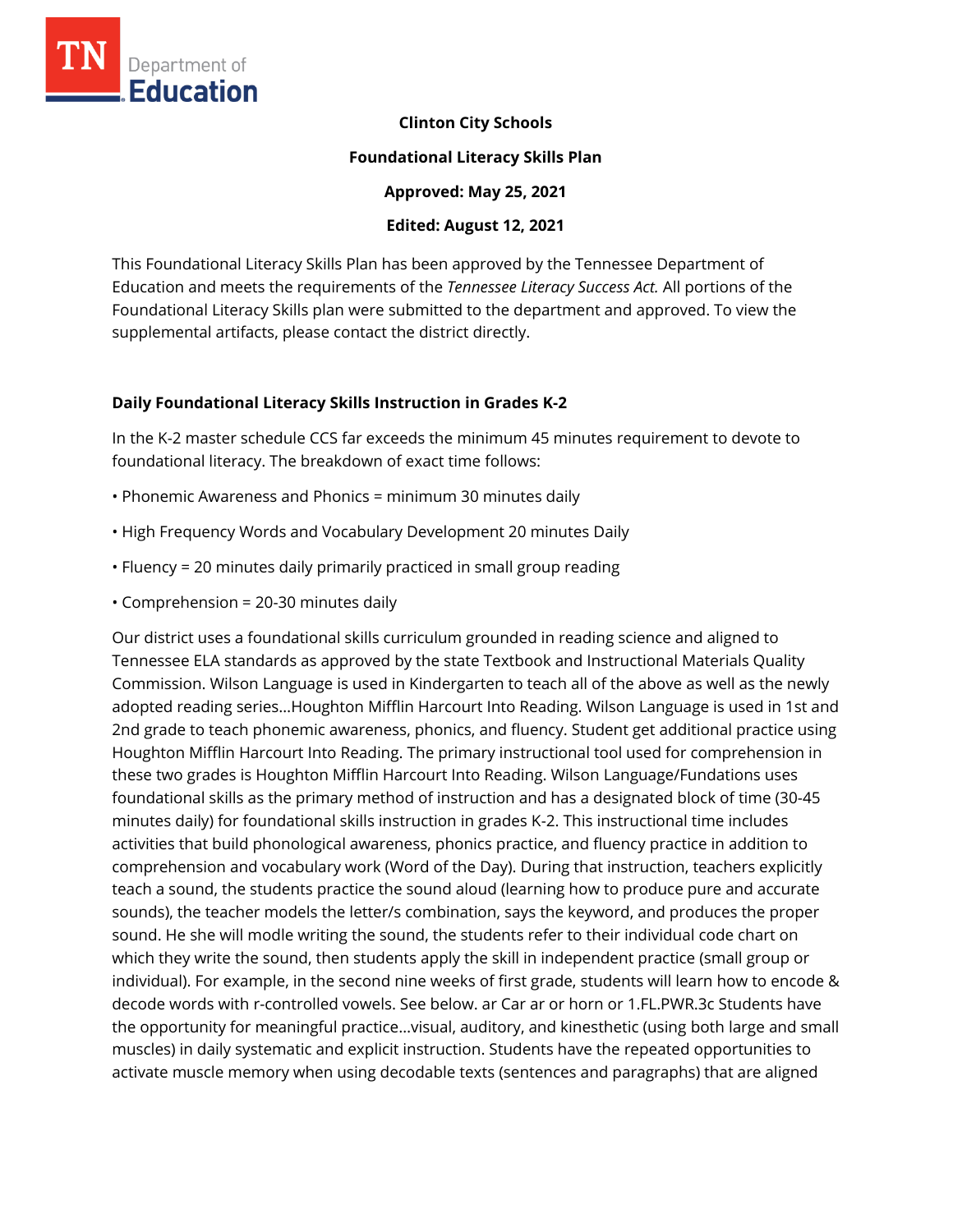Department of Education

with the sounds taught in explicit instruction. Weekly Check-ups and Unit Assessments are given to monitor progress and adjust instruction.

Our improvements for next year/s are grounded in the continued designated time for teachers to collaborate as they solve problems of practice (refine the opportunities to develop and practice writing skills, for example) and as they internalize the instructional plan through unit-level and lesson-level preparation. Another example of alignment to TN state standards is in Fundations Kindergarten level. In an activity called Echo/Find Words students encode and decode regularly spelled CVC words (K.FL.PWR.3d). In this activity students must segment sounds and identify the letter(s) that go with each segmented sound. The segmenting is done with finger tapping. The teacher dictates the word. Students echo the word. The word is then tapped together using the fingers. Students then must find magnetic letter tiles to build the word on their personal magnetic boards. One student will come to the front of the class to find the letters at the letter display board. When all students have formed the word with their tiles, the teacher asks someone to spell it orally, and have the students provide a sentence with the word. The teacher then directs students to "clear the deck" or "spell it away". Students return each tile to the correct alphabetical position on their magnetic boards. An option to this activity is to have students spell the word(s) either white boards or writing paper.

## **Daily Foundational Literacy Skills Instruction in Grades 3-5**

For grades 3-5, a minimum of 30 minutes daily is committed to teaching foundational skills at these grade levels using an integrated approach. The following materials are used to teach morphology, grammar, spelling, writing, and fluency.

- Morphology/vocabulary Sadlier Vocabulary and iReady (15 minutes daily)
- Comprehension iReady and Sadlier Progress
- Fluency iReady and Sadlier Progress 45 minutes daily)
- Grammar HMH Treasures (10 minutes)
- Spelling HMH Treasures (5-10 minutes)
- Small Group 45-60 minutes)

• Writing – Teacher written prompts using the SRSD method taught by TDOE in 20\_\_. (2 full days in the ELA block are dedicated to the writing process. Writing is evidenced based from the texts read)

In 2022-2023 school year, we will begin to implement Houghton Mifflin Harcourt Into Reading for grades 3-5. Our district has an integrated literacy block for grades three (3) through five (5) grounded in reading science and aligned to Tennessee ELA standards. Our curriculum materials are selected from those approved by the state Textbook and Instructional Materials Quality Commission. During the integrated ELA block that meets an evidence-based approach to applying foundational skills within daily lessons, our students receive a total of 120 minutes of ELA instruction. Although the daily schedule is not the same each day, all daily instruction includes components for knowledge-building (to build and improve the ability to comprehend complex texts and apply that knowledge as they listen, read, write, think, and speak) for about 60 minutes per day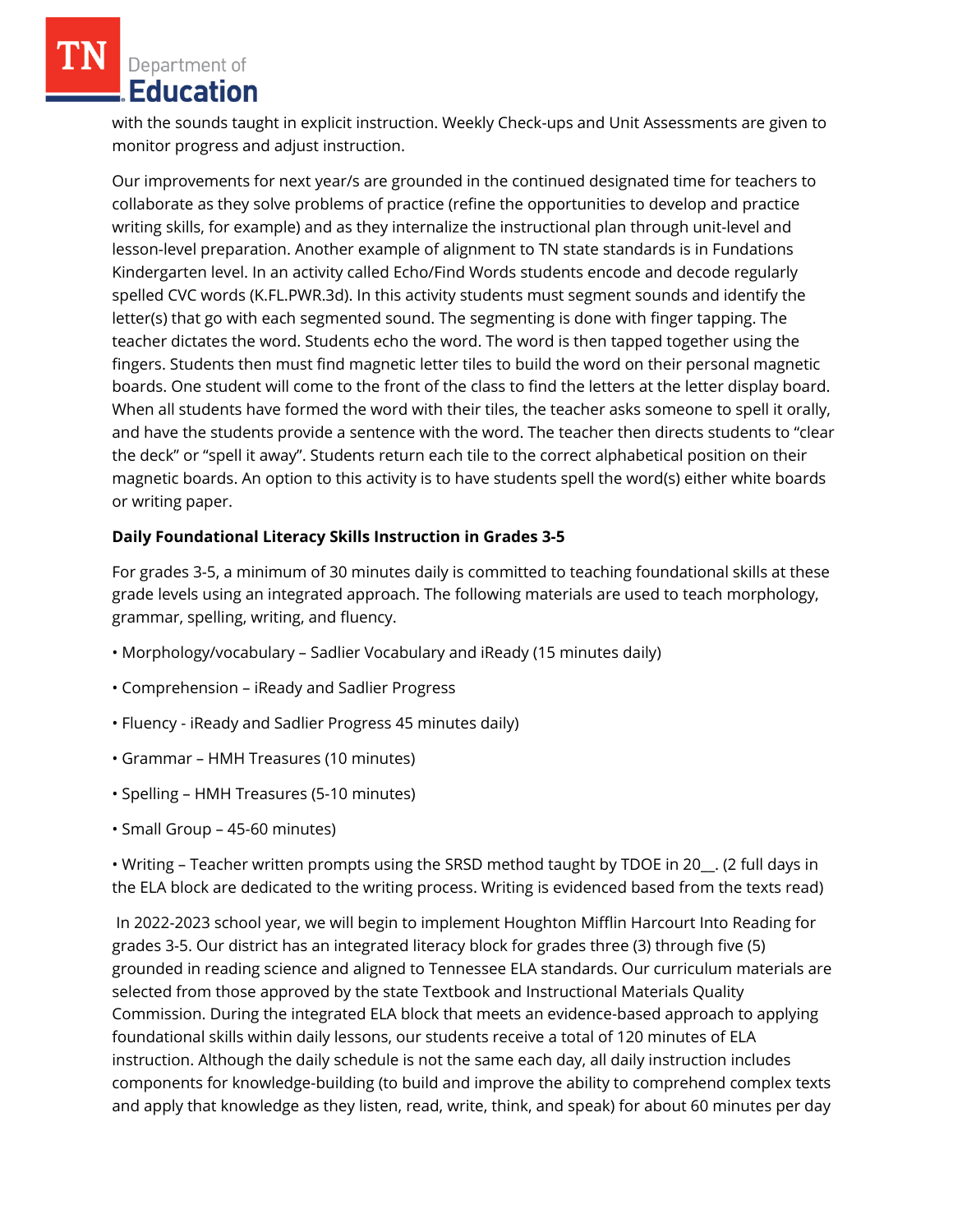Department of **Education** 

and foundational skills instruction that includes fluency, grammar, morphology, spelling, and writing for at least 30 minutes per day. Our adopted curriculum also engages students in work around fluency, vocabulary, and comprehension. The fluency, vocabulary, and comprehension skills are not taught in isolation, but are embedded within the lesson to ensure continuity, cohesion, and connection. For example, when the American Revolution is studying in fourth grade using our adopted Social Studies curriculum, our teachers integrate several literary texts from Sadlier Progress on the same topic. The unit is planned to ensure that students learn how the craft and structure of a piece of literature contributes to their understanding of it. Another piece on the topic is then read for the purpose of integrating knowledge and ideas from one or more texts. Close reading steps are followed for each text read. Questions and activities to reinforce all RL standards have been created (summarizing, vocabulary – including roots and affixes, theme, story elements/character traits, structural elements of the texts read, point of view, compare & contrast for example). As well, literal and inferential short constructed response items and writing prompts have been created so that students must draw evidence from the sources read. In the 2021-2022 school year our third grade students will implement Fundations which has been described above.

## **Approved Instructional Materials for Grades K-2**

Houghton Mifflin Harcourt - K-2, 4-5 Into Reading, Tennessee

### **Approved Instructional Materials for Grades 3-5**

Houghton Mifflin Harcourt - K-2, 4-5 Into Reading, Tennessee (Grades 4 and 5)

# **Universal Reading Screener for Grades K-5. This screener complies with RTI<sup>2</sup>and Say Dyslexia requirements.**

EasyCBM

### **Intervention Structure and Supports**

Clinton City Schools uses an all-hands-on-deck approach for each grade level in addressing RTI needs. Every grade level has a 45-minute block embedded into the daily school schedule. All instructional assistants work together with the teachers to address students' unique learning needs. For example, in a grade level with four classes, there may be 9-10 intervention/acceleration groups when you include all staff involved. The grouping is flexible and is adjusted monthly in the RTI meeting. All students receive 45 minutes of intervention/enrichment based on the needs of the Easy CBM Universal Screener. Students that score below the 10th percentile at administered survey level assessments to identify specific deficit areas. Both Tier 2 and Tier 3 receive 45 minutes of RTI daily providing a support level beyond the expectation level for Tier 2. Students that receive Tier 2 instruction have scored between the 11th and 25th percentile. Tier 3 instruction is provided to students who have scored the 10th percentile and below. Informal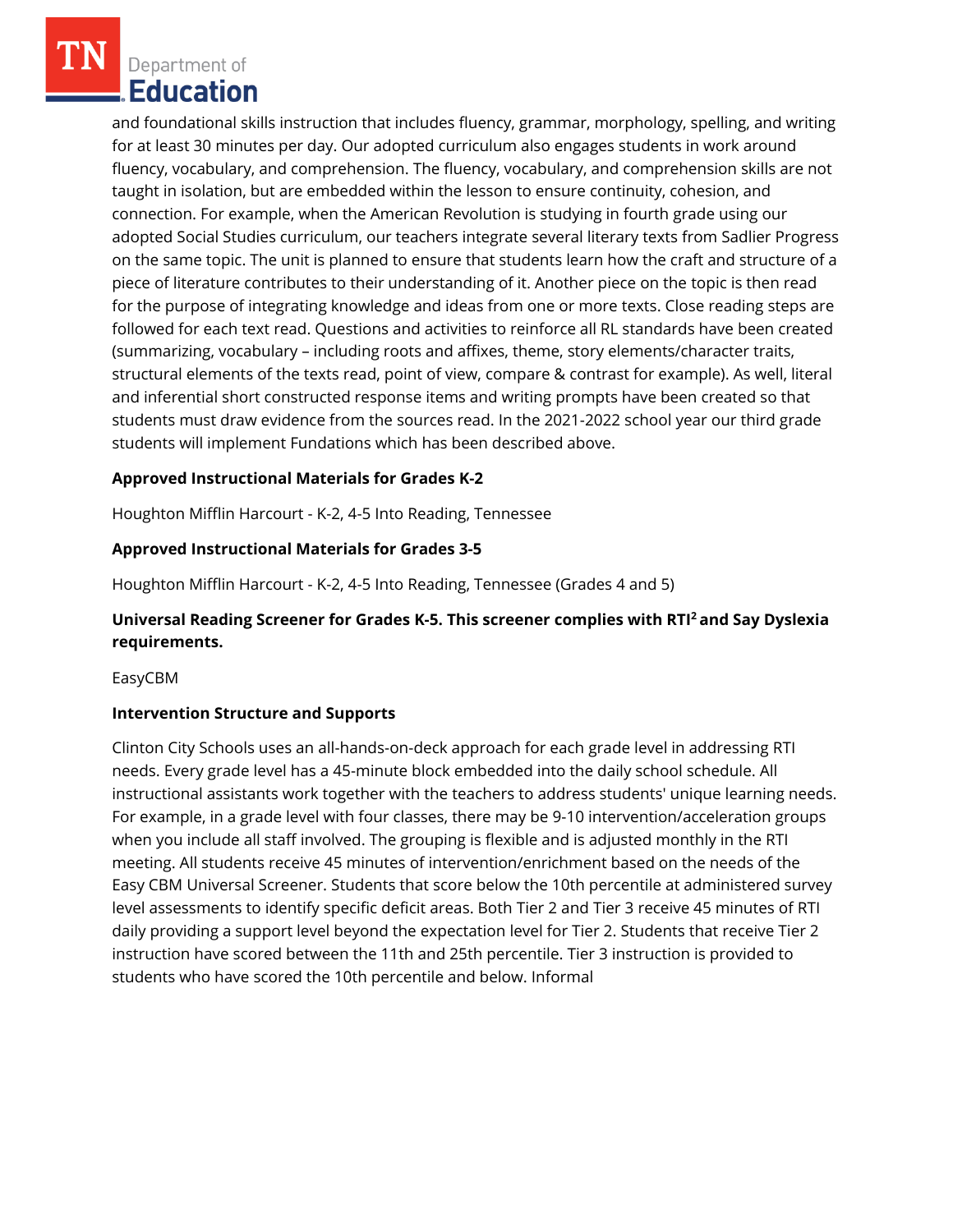Department of Education

intervention groups are maintained for students that score the 40th percentile and below. All Tier 3 students receive a multisensory, research-based approach to intervention. Tier 3 students receive intervention in groups of three students to one adult. For example, students in Tier 3 ELA use SPIRE as it is multisensory and research-based. Sound Sensible and Fundations Intervention are used at the Tier 3 level as well. In Mathematics, Tier 3 is addressed using Touch Math strategies with Ready Lessons on the student's instructional level. Clinton City Schools uses a number of intervention programs aimed at providing the support they need to increase their performance closer to gradelevel expectations.

# **Parent Notification Plan/Home Literacy Reports**

Clinton City Schools notifies parents in grades K-6 if their child is "at-risk" for or has a significant reading deficiency as evidenced by students scoring in the 0-25th percentile on the universal reading screener. Students' scores are communicated in parent-friendly language that provides a clear explanation of student skill gaps and the depth and extent of student needs. The parents are told what intervention their student will receive and the amount of time each day the student will receive services. This is coupled with a description of the importance of being able to ready by the end of 3rd grade. The district defines how students are assessed and what a "significant reading deficiency" means. Parents are subsequently notified of their child's progress, or lack of progress, following a monthly RTI meeting. During each monthly meeting, data teams discuss the existing intervention plans and make decisions based on the needs of the individual student. Parents receive monthly notifications/communication describing student progress and outlining any changes being made if the child is not showing sufficient progress as evidenced by progress monitoring and universal screening data. Schools provide a resource document with recommended activities (that do not require purchased resources) that will support students in their area of need.

These communications go out to parents with students in grades K-6 each grading period. Additionally, a School Home Connect newsletter is provided monthly to all students with recommendations of how families can support their readers. Teacher newsletters, in the primary grades, outline the foundational skills and knowledge domains for the coming week that will inform and equip parents to work with the child. The school and district websites have links in the parent tabs that support foundational and ELA skills using family-friendly language and activities.

### **Professional Development Plan**

CCS teachers have been provided professional development activities in the foundational skills beginning with Fundations, a Wilson Language Product. All teachers PreK-3 continue to receive ongoing, job imbedded PD on phonics instruction. Regularly scheduled collaborative days and PLCs are used to deepen understanding in early foundational skills. All teachers PreK-6th grade have received training on research-based vocabulary instruction based on the work of Beck and McKeown. Intermediate teachers have additionally received instruction on syllabication and its use in decoding and the craft of writing.

CCS teachers will attend the professional development training provided by TDOE on foundational skills instruction grounded in a phonic-based approach. This training will be equivalent to one week of extensive training. Phonological awareness, phonemic awareness, phonics, fluency, and